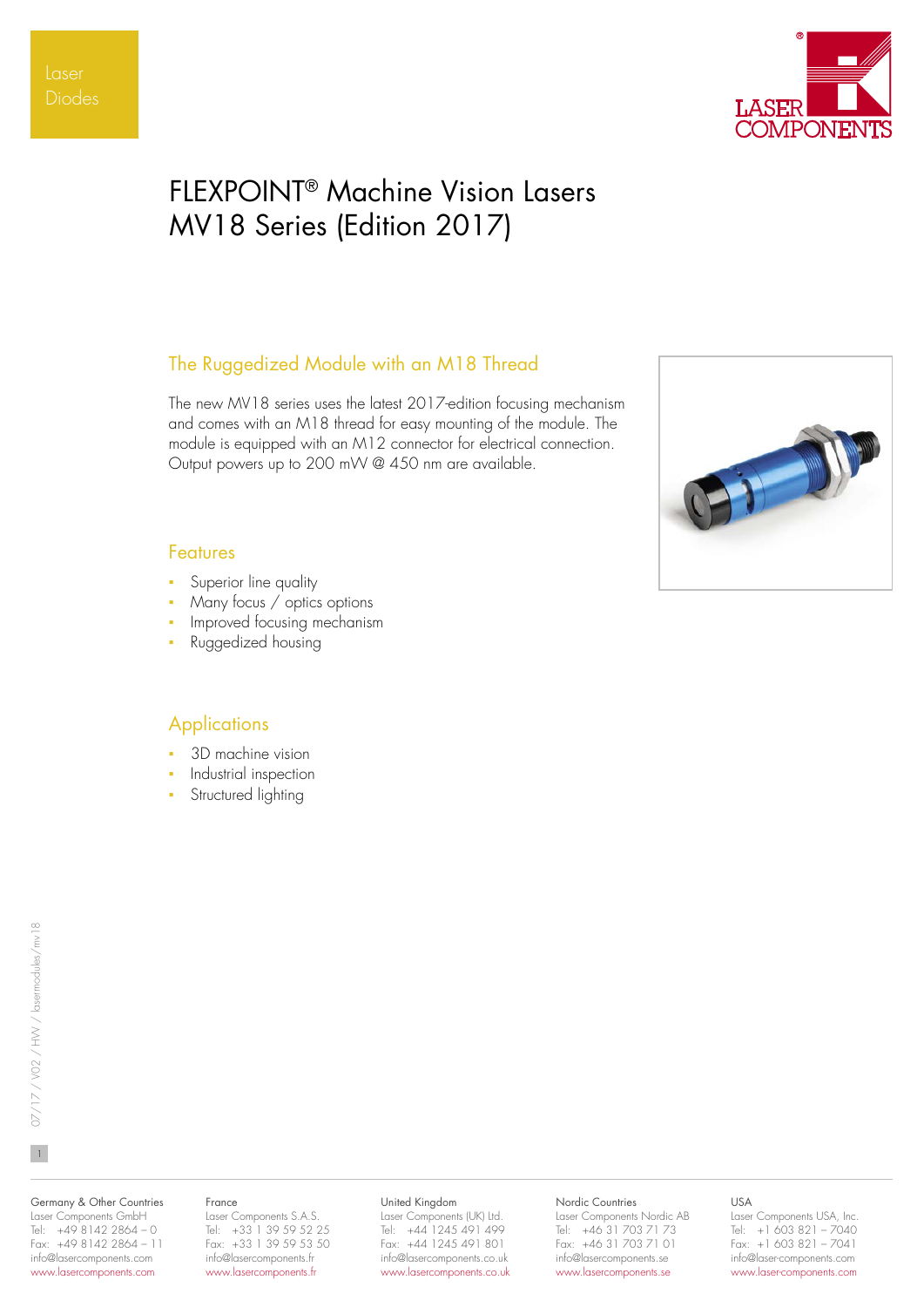

# **Specifications**

| Spectral range           | 405 nm, 450 nm, 520 nm, 640 nm, 660 nm, 685 nm, 785 nm, 850 nm<br>(other wavelengths on request)                                              |  |  |  |  |  |  |
|--------------------------|-----------------------------------------------------------------------------------------------------------------------------------------------|--|--|--|--|--|--|
| Wavelength stability     | $< 0.25$ nm $/$ °C                                                                                                                            |  |  |  |  |  |  |
| Output power             | < 1 mW - 200 mW (depending on wavelength; higher power on request)                                                                            |  |  |  |  |  |  |
| Power stability          | $\leq$ 5% (after warm up at 25 °C)                                                                                                            |  |  |  |  |  |  |
| Beam profile             | laser line with uniform power distribution, FOV/COS4 correction available                                                                     |  |  |  |  |  |  |
| Fan angle                | 5°, 10°, 15°, 20°, 30°, 45°, 60°, 75°, 90°                                                                                                    |  |  |  |  |  |  |
| Line thickness           | Standard, DL, DLE, DLSE, TS1, TS2                                                                                                             |  |  |  |  |  |  |
| Line intensity variation | ± 20% related to average power (within 80% of the line)                                                                                       |  |  |  |  |  |  |
| Line straightness        | $\pm$ 0.1% ( $\pm$ 0.05% as option)                                                                                                           |  |  |  |  |  |  |
| Boresight deviation      | $\leq$ 10 mrad ( $\leq$ 3 mrad as option)                                                                                                     |  |  |  |  |  |  |
| Pointing stability       | $\leq$ 10 $\mu$ rad/°C (improved pointing stability as option)                                                                                |  |  |  |  |  |  |
| Operating voltage        | $4.5 - 30$ V (10 - 30 V for $405/450/520$ nm)<br>(405/520 nm available with 5 V electronics on request)<br>reverse voltage protection         |  |  |  |  |  |  |
| Current consumption      | $< 400$ mA                                                                                                                                    |  |  |  |  |  |  |
| Modulation options       | digital (low/high acitve, 0 - 10 kHz, higher frequency on request),<br>dimmable (low/high active by $0 - 5$ V signal)                         |  |  |  |  |  |  |
| Operating temperature    | -20 °C bis +50 °C (case temperature, depending on wavelength and heat sink)                                                                   |  |  |  |  |  |  |
| Storage temperature      | -20 °C bis +60 °C (depending on wavelength and heat sink)                                                                                     |  |  |  |  |  |  |
| Housing size             | $\varnothing$ = 19/M18 $\times$ I = 65 mm (excl. M18 nuts and connector)<br>>20 mm M18 x 1 thread on the backside of the housing for M18 nuts |  |  |  |  |  |  |
| Housing material         | Aluminum (blue anodized, potential free)                                                                                                      |  |  |  |  |  |  |
| Pin defintion            | M12 connector<br>Pin1: +VDC, Pin2: dig. modulation, Pin3: GND, Pin4: power adjustment                                                         |  |  |  |  |  |  |
| Laser class              | DIN EN 60825-1:2014                                                                                                                           |  |  |  |  |  |  |

Germany & Other Countries Laser Components GmbH Tel: +49 8142 2864 – 0 Fax: +49 8142 2864 – 11 info@lasercomponents.com

www.lasercomponents.com

### France

Laser Components S.A.S. Tel: +33 1 39 59 52 25 Fax: +33 1 39 59 53 50 info@lasercomponents.fr www.lasercomponents.fr

#### United Kingdom

Laser Components (UK) Ltd. Tel: +44 1245 491 499 Fax: +44 1245 491 801 info@lasercomponents.co.uk www.lasercomponents.co.uk

#### Nordic Countries

Laser Components Nordic AB Tel: +46 31 703 71 73 Fax: +46 31 703 71 01 info@lasercomponents.se www.lasercomponents.se

### USA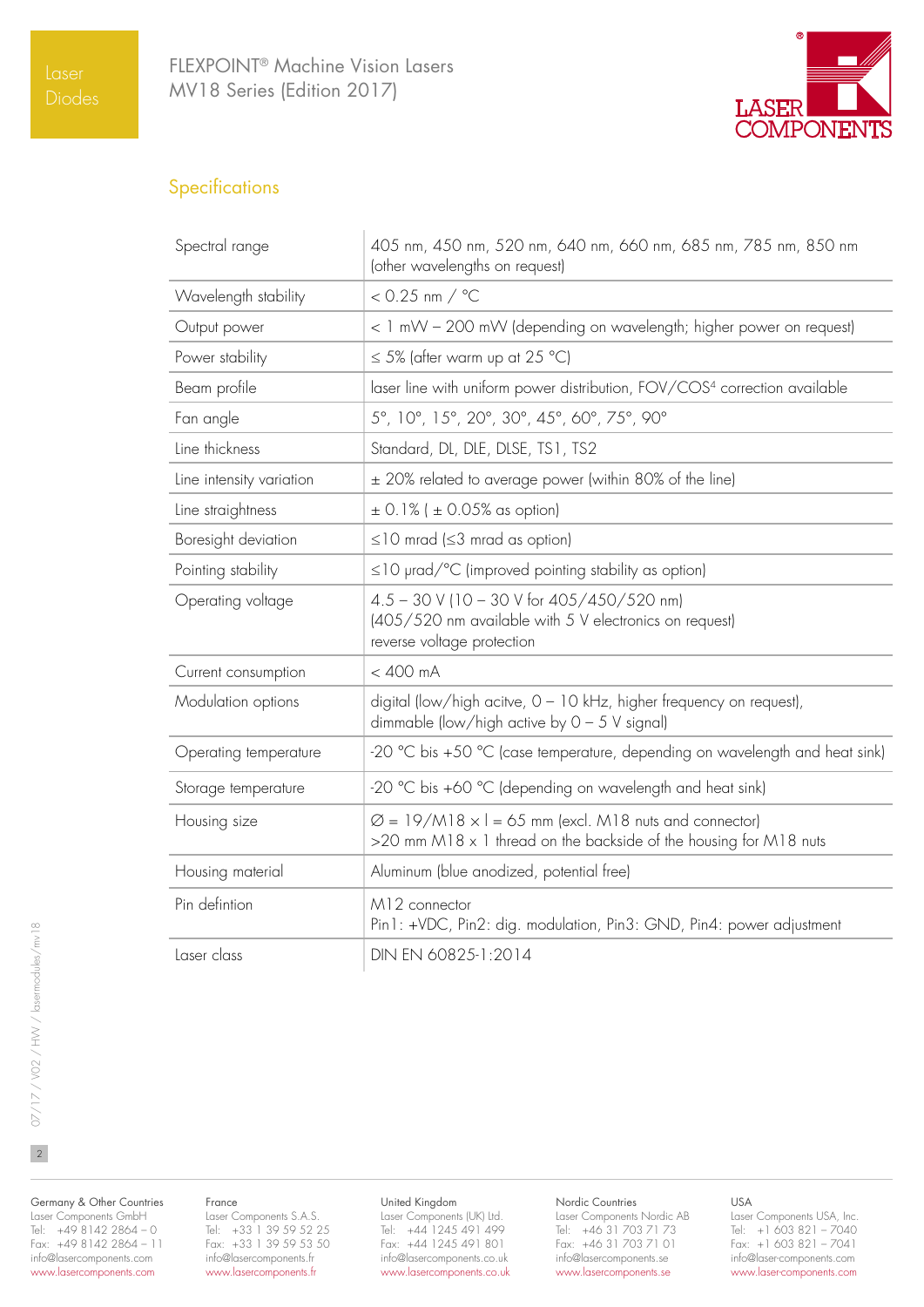

# Focus Options

MV18 lasers are available with different focus options to achieve the right combination of line thickness and depth of focus for the application.

### The individual options are:

- STD: Standard, good compromise for line thickness vs. depth of focus
- DL: Thin line
- DLE: Thin line enhanced
- DLSE: Thin line super enhanced
- TS1: Enhanced depth of focus
- TS2: Enhanced depth of focus, factor 2

(Abbreviations:  $LT = line$  thickness / DOF = depth of focus)



To calculate line thickness and DOF, note the value in the graphs above and multiply them by the factors for your requested wavelength, output power, and focus option listed in the following table.

 $\overline{3}$ 

#### Germany & Other Countries Laser Components GmbH Tel: +49 8142 2864 – 0 Fax: +49 8142 2864 – 11 info@lasercomponents.com www.lasercomponents.com

### France

Laser Components S.A.S. Tel: +33 1 39 59 52 25 Fax: +33 1 39 59 53 50 info@lasercomponents.fr www.lasercomponents.fr

### United Kingdom

Laser Components (UK) Ltd. Tel: +44 1245 491 499 Fax: +44 1245 491 801 info@lasercomponents.co.uk www.lasercomponents.co.uk

#### Nordic Countries

Laser Components Nordic AB Tel: +46 31 703 71 73 Fax: +46 31 703 71 01 info@lasercomponents.se www.lasercomponents.se

### USA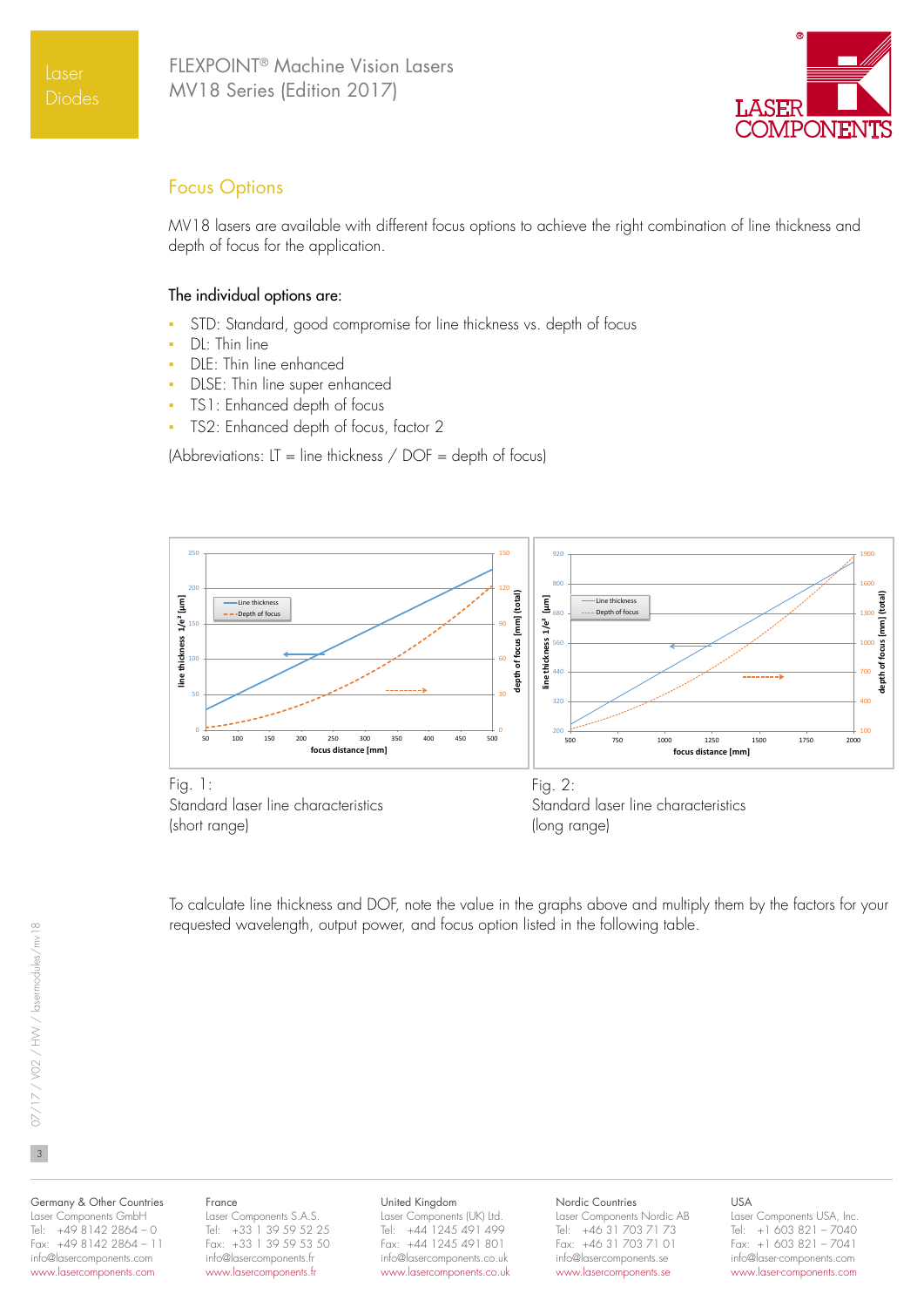

# Specifications MV18

| $P_{\text{out}}$ & $\lambda$ |                                        | Focus options (conversion factor related to the reference laser) |       |            |           |            |            |            |             |            |      |            |                 |            |
|------------------------------|----------------------------------------|------------------------------------------------------------------|-------|------------|-----------|------------|------------|------------|-------------|------------|------|------------|-----------------|------------|
| $\lambda$<br>[nm]            | $P_{\text{out}}$<br>$\lceil mW \rceil$ | Δλ<br>[nm]                                                       | Std   |            | <b>DL</b> |            | <b>DLE</b> |            | <b>DLSE</b> |            | TS1  |            | TS <sub>2</sub> |            |
|                              |                                        |                                                                  | LT    | <b>DOF</b> | LT        | <b>DOF</b> | LT         | <b>DOF</b> | LT          | <b>DOF</b> | LT   | <b>DOF</b> | LT              | <b>DOF</b> |
| 405                          | $1 - 30$                               | $\pm 5$                                                          | 0,71  | 0, 81      | 0,49      | 0,39       | 0,35       | 0,20       | 0,27        | 0,12       | 1,04 | 1,76       | 1,53            | 3,80       |
| 405                          | 30-100                                 | ±6                                                               | 0,71  | 0, 81      | 0,49      | 0,39       | 0,35       | 0,20       | 0,27        | 0,12       | 1,04 | 1,76       | 1,53            | 3,80       |
| 450                          | $1-50$                                 | ±10                                                              | 0,69  | 0,69       | 0,45      | 0,30       | 0,33       | 0,16       | 0,25        | 0,10       | 1,49 | 3,25       | 2,20            | 7,06       |
| 520                          | $1 - 10$                               | ±10                                                              | 0,78  | 0,78       | 0,53      | 0,36       | 0,39       | 0,19       | 0,29        | 0,11       | 1,71 | 3,69       | 2,55            | 8,23       |
| 520                          | $11-40$                                | ±10                                                              | 0,78  | 0,78       | 0,53      | 0,36       | 0,39       | 0,19       | 0,29        | 0,11       | 1,71 | 3,69       | 2,55            | 8,23       |
| 640                          | $1 - 20$                               | $\pm 5$                                                          | 1,02  | 1,07       | 0,69      | 0,48       | 0, 51      | 0,27       | 0,39        | 0,16       | 1,65 | 2,79       | 2,43            | 6,08       |
| 640                          | $21-30$                                | ±5                                                               | 1,02  | 1,07       | 0,69      | 0,48       | 0, 51      | 0,27       | 0,39        | 0,16       | 1,47 | 2,23       | 2,18            | 4,87       |
| 640                          | $31-100$                               | ±5                                                               | 1,20  | 1,47       | 0,80      | 0,67       | 0,59       | 0,36       | 0,47        | 0,23       | 1,65 | 2,79       | 2,43            | 6,08       |
| 660                          | $1-30$                                 | ±5                                                               | 1,00  | 1,00       | 0,67      | 0,44       | 0,49       | 0,24       | 0,39        | 0, 15      | 1,51 | 2,27       | 2,25            | 5,07       |
| 660                          | $31-100$                               | ±5                                                               | 1, 31 | 1,72       | 0,88      | 0,78       | 0,65       | 0,42       | 0, 51       | 0,26       | 1,51 | 2,27       | 2,25            | 5,07       |
| 685                          | $1-40$                                 | ±10                                                              | 1,14  | 1,24       | 0,76      | 0,56       | 0,57       | 0, 31      | 0,45        | 0,20       | 1,43 | 1,97       | 2,12            | 4,31       |
| 785                          | $1 - 10$                               | ±10                                                              | 0,90  | 0,68       | 0,61      | 0,31       | 0,45       | 0,17       | 0,35        | 0,10       | 1,65 | 2,28       | 2,43            | 4,96       |
| 785                          | $11-100$                               | ±10                                                              | 1,65  | 2,28       | 1,12      | 1,05       | 0,82       | 0,57       | 0,65        | 0,35       | 2,00 | 3,36       | 2,98            | 7,45       |
| 850                          | $1-40$                                 | ±10                                                              | 0,90  | 0,63       | 0,61      | 0,29       | 0,45       | 0,16       | 0,35        | 0,10       | 1,63 | 2,05       | 2,41            | 4,51       |

### Abbreviations



Reference laser (for LT and DOF)

Laser with standard availability

Laser available with modification

Laser available on request

# **Modulation Options**

MV18 lasers can either be ordered with digital modulation or analog power adjustment (both of which are optional).

The digital option is referred to as option 'M', and power adjustment is referred to as option 'D'.

### The individual options are:

- M: digital modulation, active low
- MI: digital modulation (inverted), active high
- D: Dimmable, active low
- DI: Dimmable (inverted), active high

#### Germany & Other Countries Laser Components GmbH Tel: +49 8142 2864 – 0 Fax: +49 8142 2864 – 11 info@lasercomponents.com www.lasercomponents.com

#### France Laser Components S.A.S. Tel: +33 1 39 59 52 25 Fax: +33 1 39 59 53 50 info@lasercomponents.fr

www.lasercomponents.fr

### United Kingdom

Laser Components (UK) Ltd. Tel: +44 1245 491 499 Fax: +44 1245 491 801 info@lasercomponents.co.uk www.lasercomponents.co.uk

### Nordic Countries

Laser Components Nordic AB Tel: +46 31 703 71 73 Fax: +46 31 703 71 01 info@lasercomponents.se www.lasercomponents.se

USA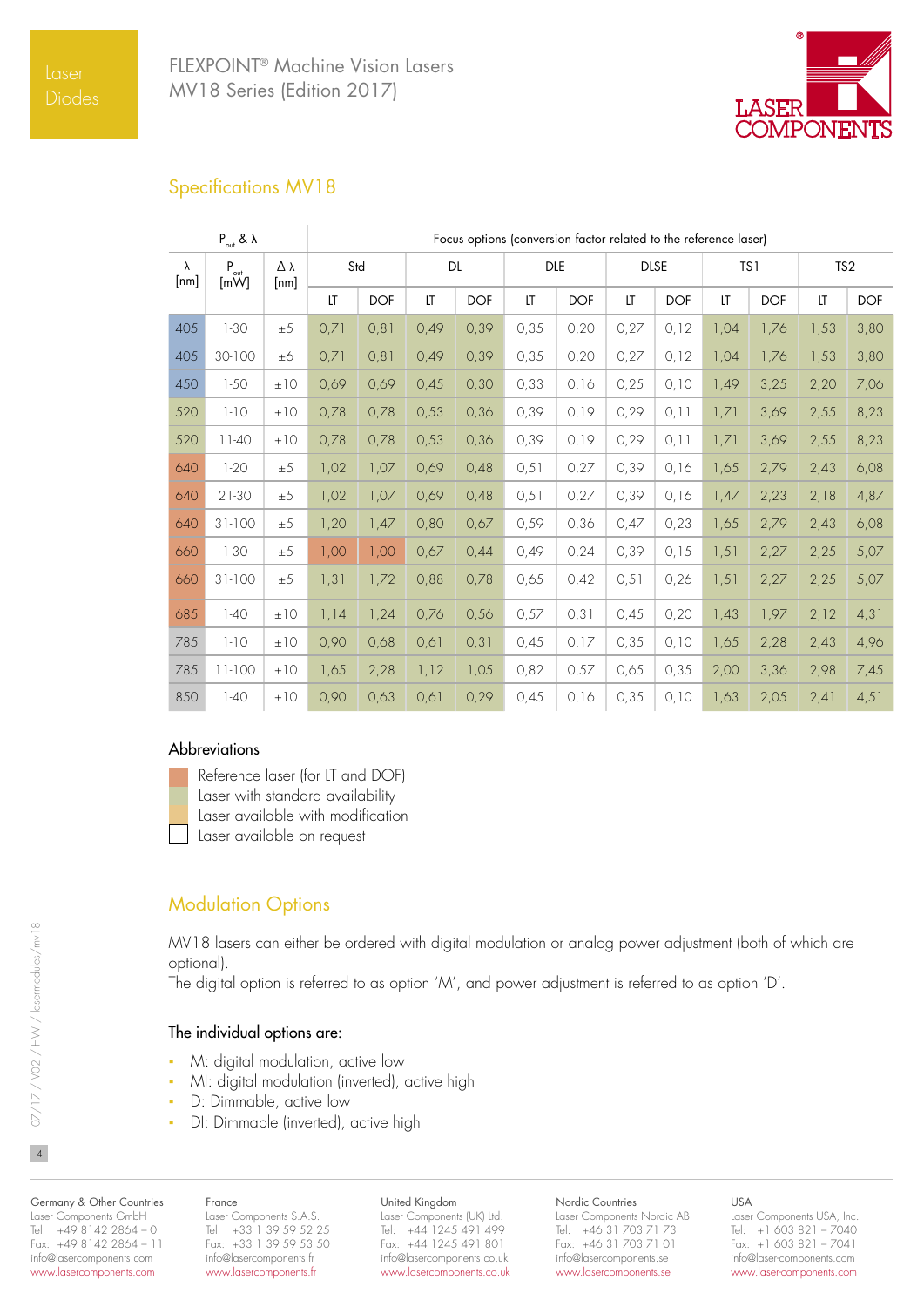

| $P_{\text{out}}$ & $\lambda$ |                          |            | Modulation options |         |                 |            |           |            |            |               |  |
|------------------------------|--------------------------|------------|--------------------|---------|-----------------|------------|-----------|------------|------------|---------------|--|
| $\lambda$<br>[nm]            | $P_{\text{out}}$<br>[mW] | Δλ<br>[nm] | D                  | DI      | M               | MI         | <b>MD</b> | <b>MID</b> | <b>MDI</b> | <b>MIDI</b>   |  |
| 405                          | $1-30$                   | ±5         |                    |         | 1), no TTL      | $2$ ), TTL |           |            |            |               |  |
| 405                          | 30-100                   | $\pm 6$    | 1, 3, 4            | 2, 3, 4 | $1$ ), no $TTL$ | $2$ ), TTL | 4)        |            |            | 1), no TTL    |  |
| 450                          | $1-50$                   | ±10        | 1, 3, 4            | 2, 3, 4 | $1)$ , no TTL   | $2$ ), TTL | 4)        |            |            | 1), no TTL    |  |
| 520                          | $1 - 10$                 | ±10        |                    |         | $1$ ), no TTL   | $2$ ), TTL |           |            |            |               |  |
| 520                          | $11-40$                  | ±10        |                    |         | 1), no TTL      | $2$ ), TTL |           |            |            |               |  |
| 640                          | $1 - 20$                 | ±5         |                    |         | $1$ ), no $TTL$ | $2$ ), TTL |           |            |            |               |  |
| 640                          | 21-30                    | ±5         |                    |         | 1), no TTL      | $2$ ), TTL |           |            |            |               |  |
| 640                          | $31-100$                 | $\pm 5$    | 1, 3, 4            | 2, 3, 4 | $1$ ), no TTL   | $2$ ), TTL | 4)        |            |            | 1), no TTL    |  |
| 660                          | $1 - 30$                 | $\pm 5$    |                    |         | 1), no TTL      | $2$ ), TTL |           |            |            |               |  |
| 660                          | $31-100$                 | ±5         | 1, 3, 4            | 2, 3, 4 | 1), no TTL      | $2$ ), TTL | 4)        |            |            | $1$ ), no TTL |  |
| 685                          | $1-40$                   | ±10        |                    |         | 1), no TTL      | $2$ ), TTL |           |            |            |               |  |
| 785                          | $1 - 10$                 | ±10        |                    |         | $1$ ), no TTL   | $2$ ), TTL |           |            |            |               |  |
| 785                          | $11-100$                 | ±10        | 1, 3, 4            | 2, 3, 4 | $1$ ), no TTL   | $2$ ), TTL | 4)        |            |            | $1$ ), no TTL |  |
| 850                          | $1-40$                   | $\pm10$    |                    |         | 1), no TTL      | $2$ ), TTL |           |            |            |               |  |

Available combinations of options M and D are listed in the table below.

### Abbreviations



Reference laser (for LT and DOF) Laser with standard availability Laser available with modification Laser available on request





1. ON@float 2. OFF@float

4. No OFF

3. Non-linear response

### Fig. 3:

Typical graph of an active high/low logic for option D/DI (dim function/power adjustment).

### Fig. 4:

Typical graph of an active high/low logic for option M/MI (digital modulation).

Germany & Other Countries Laser Components GmbH Tel: +49 8142 2864 – 0 Fax: +49 8142 2864 – 11 info@lasercomponents.com www.lasercomponents.com

### France

Laser Components S.A.S. Tel: +33 1 39 59 52 25 Fax: +33 1 39 59 53 50 info@lasercomponents.fr www.lasercomponents.fr

### United Kingdom

Laser Components (UK) Ltd. Tel: +44 1245 491 499 Fax: +44 1245 491 801 info@lasercomponents.co.uk www.lasercomponents.co.uk

#### Nordic Countries Laser Components Nordic AB Tel: +46 31 703 71 73 Fax: +46 31 703 71 01 info@lasercomponents.se www.lasercomponents.se

USA